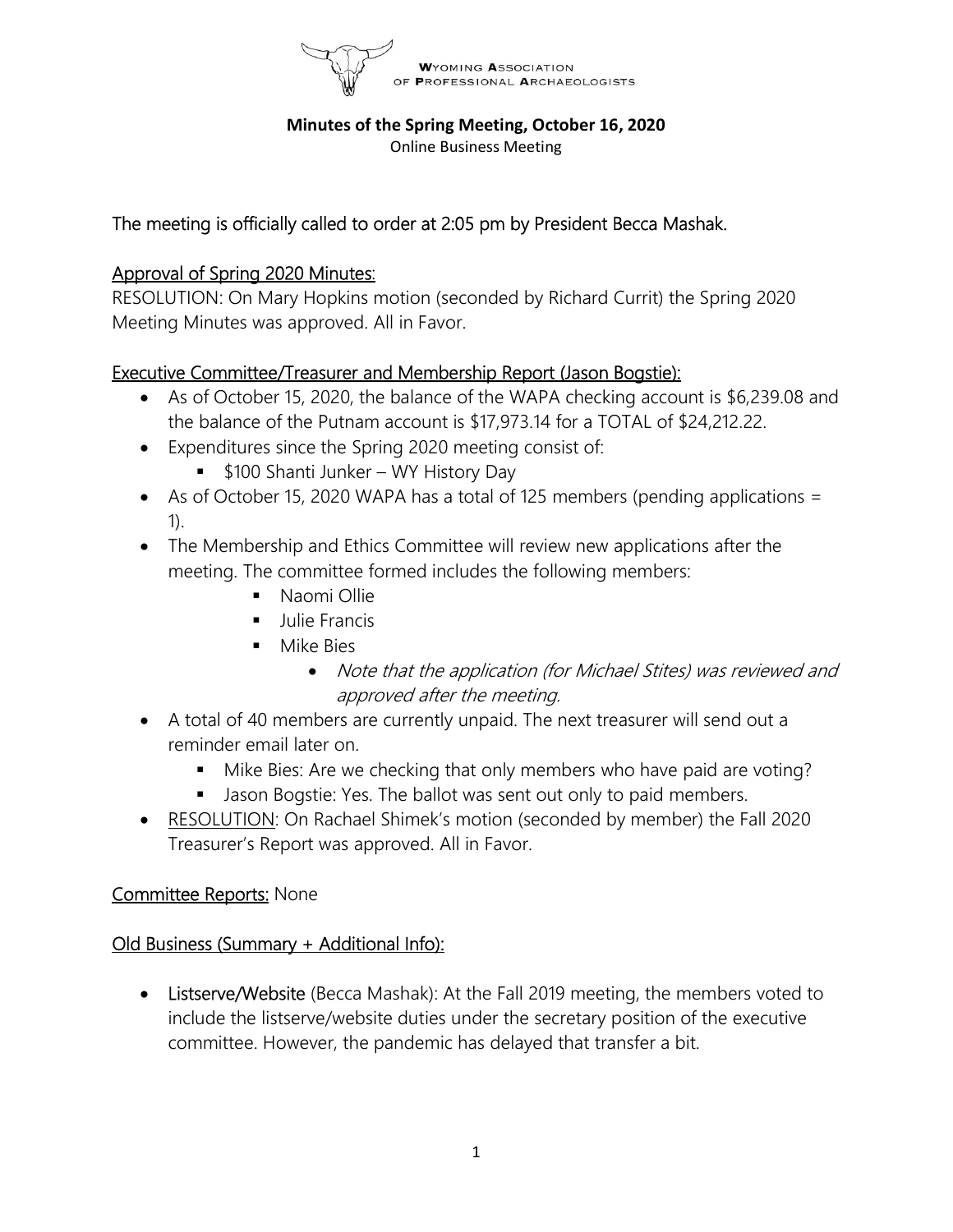

- WyoTrack (Becca Mashak): At the Fall 2019 meeting, the members voted to start a committee to deal with the WyoTrack issues/solutions with Michael Page as the chair of the committee. Mary has encouraged us to call anytime we have an issue.
- Spring 2021 Meeting Location (Becca Mashak): Does anyone know if the Spring Meeting will still be held in Sheridan or will it be at the Pumpkin Buttes chapter?
	- o Mavis Greer It is still going to be in Sheridan.
- **Student Representative for WAPA** (Becca Mashak): Currently, the Student Representative is Morgan Robbins. There hasn't been a lot going on so she hasn't had much to report back to me. It will be up to the new Executive Committee members to take that on if they choose.
- Fee/Fee/Fed Issues (Becca Mashak): A lot of industry has slowed down. Do we have any updates us about what is going on with the Fee/Fee/Fed issues?
	- o Naomi Ollie The fee/fee/fed issue is still very location dependent and sometimes we do survey and sometimes we don't. In my experience it just really depends on the BLM office you are working with.
	- o Paul Burnett Yes, I agree. I think they (BLM) have just agreed to disagree and so they just won't have one approach across field offices.
	- o Naomi Ollie This is off the subject of fee/fee/fed but we have had some recent feedback from the Office of State Lands and Investments asking to do survey which is highly unusual and I am just curious if anyone else has had that?
		- Mary Hopkins There have been staff changes at their office and a couple of the individuals that we used to work with more in the leasing side have been promoted; maybe it is because they are more attuned to what the statutes are and the changes dues to the human remains bill. It would be good for us to know who it is making the requests.
		- Spencer Pelton They have reached out to me as well.
		- Mary Hopkins They were very proactive about dealing with some vandalism that occurred on a site on State Land recently and were interested in seeing the perpetrators prosecuted.
		- Steve Sutter Naomi, was that a land exchange or just a lease?
		- Naomi Ollie This particular project was related to oil & gas development and, in the past, if it was purely on state land with state minerals, the state has not asked us to do survey.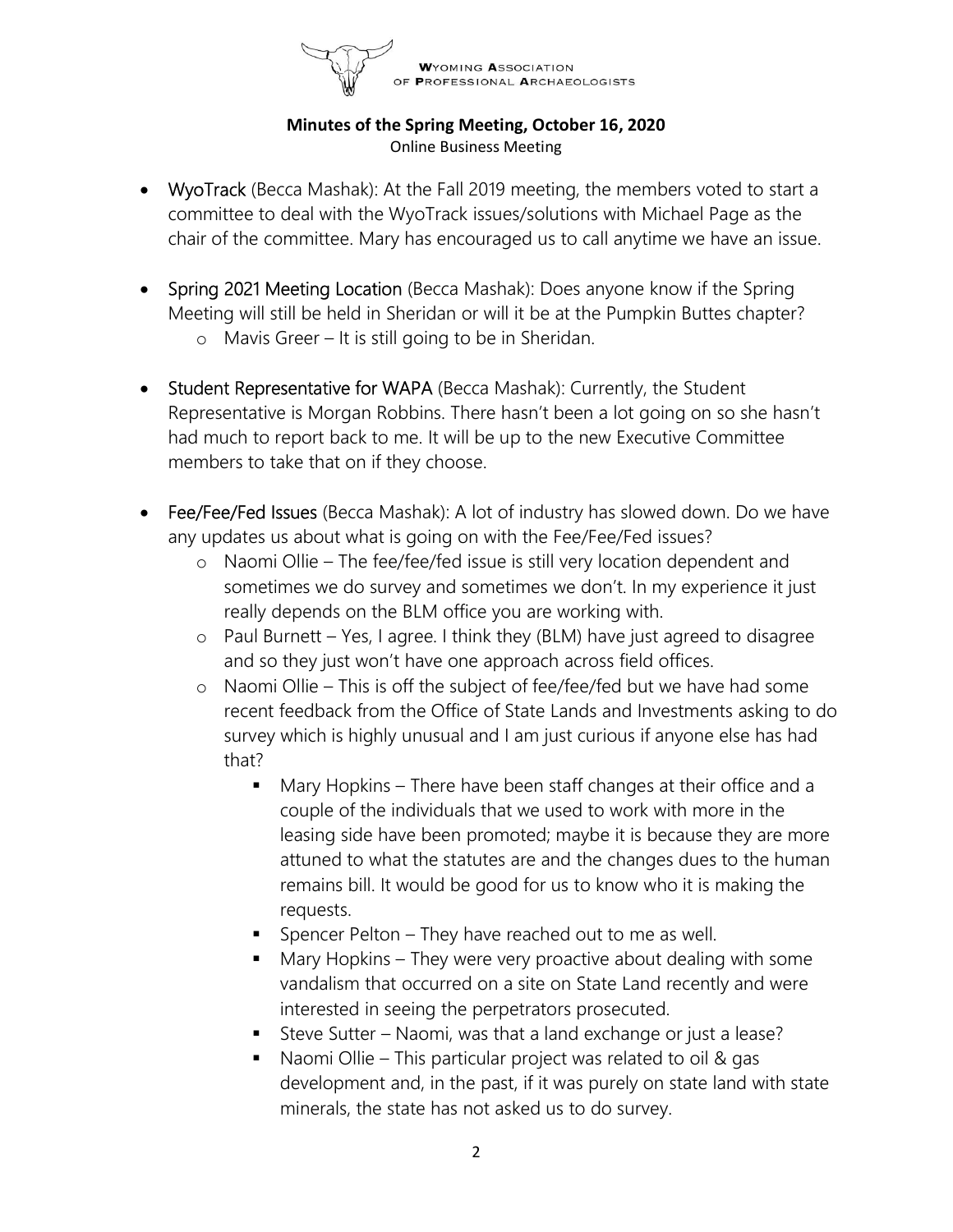

- Mary Hopkins We do consult with them regularly on all lease activity but there are certain parameters we have to follow.
- Steve Sutter Basically all the stuff we get from OSLI that is going to be leased or exchanged they send to our office first and we do a check to see what is in the database, but we have different standards than we would for a Section 106 project. We are mainly looking for things that really stand out. If anything comes up then we make a recommendation of avoidance or consultation, depending on what it is, and then Spencer reviews it and signs the letter.

### WAPA Advocacy, MOAs and PAs:

- Coal Draw MOA (Becca Mashak): Wyo-Ben is expressing interest in getting the process going again and the first meeting is coming up October.
	- o Mary Hopkins Yes, they are picking it back up and Richard and I will be on the call. It would be great if someone from WAPA could attend (especially someone who knows rock art well). It is a difficult one and we are getting a lot of pushback.
	- o Mike Bies I will be attending as a representative for ARARA.
	- o Julie Francis Should I attend on behalf of WAPA?
	- o Becca Mashak I mainly have just heard from the Worland BLM, at this point.
	- o Mary Hopkins Maybe you could tell BLM that Julie and Mike would like to attend for WAPA?
	- o Naomi Ollie Initially, we were doing monthly meetings and they used to have to send a letter to WAPA.
	- o Mike Bies For the past year they have been working with the Washington Office to come up with a way to NOT have to do most of what has been proposed as mitigation.
	- o Becca Maskak Yes, they are very resistant to having anyone from the tribes out there monitoring and they haven't been receptive to anything I have suggested.
	- o Julie Francis If BLM is receptive to me attending they can send me the call in information.
	- o Becca Mashak I will pass that on to Stacy.
	- o Mary Hopkins Wyo-Ben is looking for a political solution through this administration and are working hard to change some of the 106 requirements.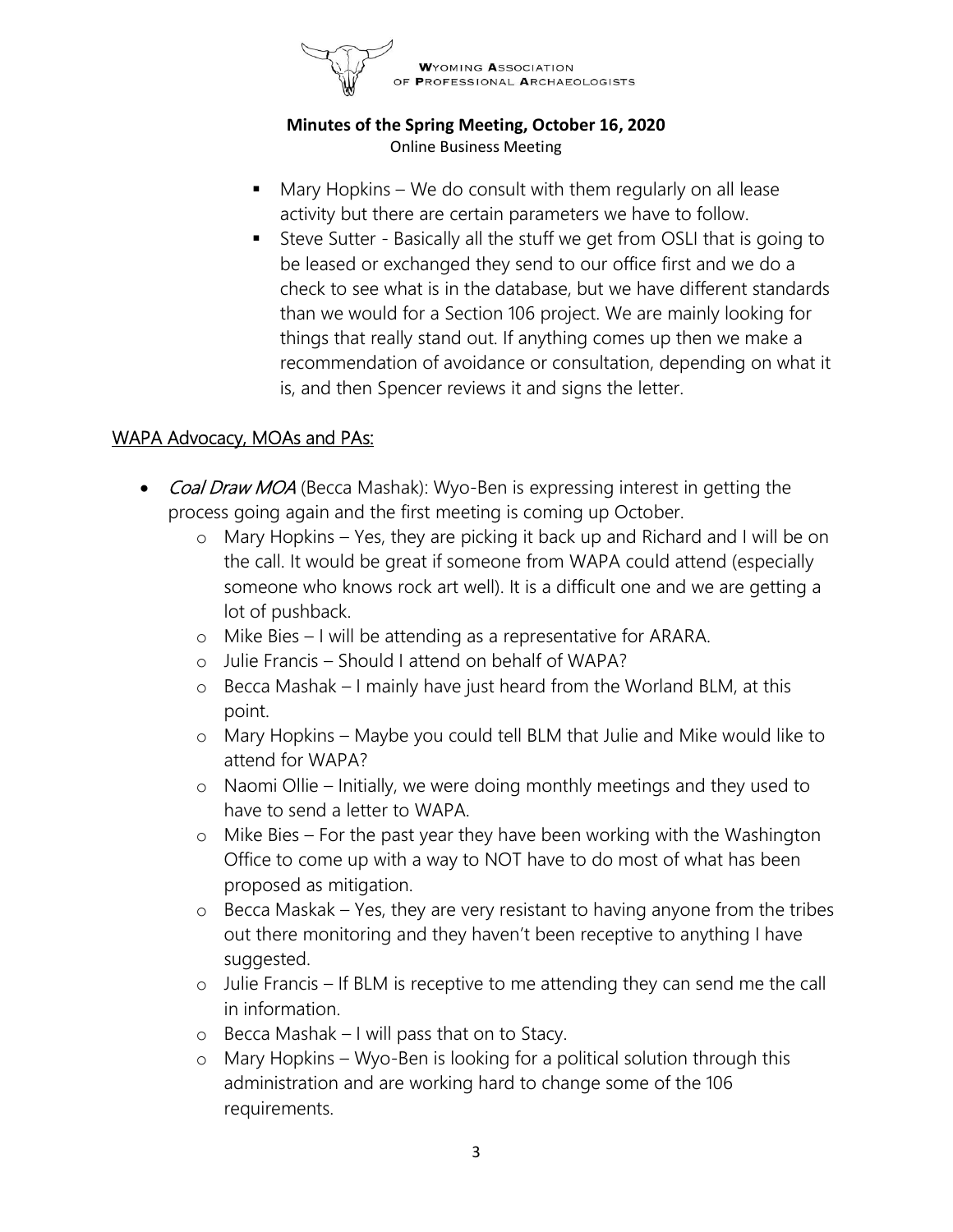**WYOMING ASSOCIATION PROFESSIONAL ARCHAEOLOGISTS** 

Minutes of the Spring Meeting, October 16, 2020 Online Business Meeting

- Pinedale Field Office, BLM, WY Green River Drift PA Review (Becca Mashak): They are just re-evaluating the sunset terms and it sounds like they agreed on them and will re-evaluate again in 5 years.
	- o Dave Vlcek I am on the Historical Preservation Board and the PA seems to be functioning just fine.
- Rail Tie Wind Farm (Mary Hopkins): We are in consultation with Western Area Power right now and it is not going well. The proposed wind farm is located between I80 at Vedauwoo and Tie Siding. If someone from WAPA would like to jump in on that it would be great. We are meeting next week about this project. WAP are reluctant to define any up front mitigation in the Programmatic Agreement and we know the project will likely have an adverse effect on the Ames Monument. The NEPA document is not due to be signed until November 2021. If WAPA would like to participate it would be appreciated. We want to make sure we have up front requirements in place.
- Jonah Oil & Gas PA Re-initiation Section 106 Brigid sent another invitation and I did say that we would like to be a participant. I don't know when the next meeting is. The next step is to achieve Section 106 compliance with new mitigation stipulations. Does anyone want to chime in on that?
	- o Richard We had a pre-meeting and talked about it and they sent out announcements but we haven't heard anything since.

### New Business

- Memorial Fund (Becca Mashak): We never have found a resolution for this. I know some folks would like to start a memorial fund for George Frison. Does anyone want to talk about that?
	- o Spencer Pelton: They've set up two through his estate including one through the non-profit related to the Sunrise/Powars II site and one through the Alzheimer's Association in Cheyenne. I've been leaning towards the Alzheimer's Association and have been trying to organize through the department to make a decision. The Frison Institute is also setting up a memorial fund. I think if we want to do something through WAPA we should just donate to one that is already set up.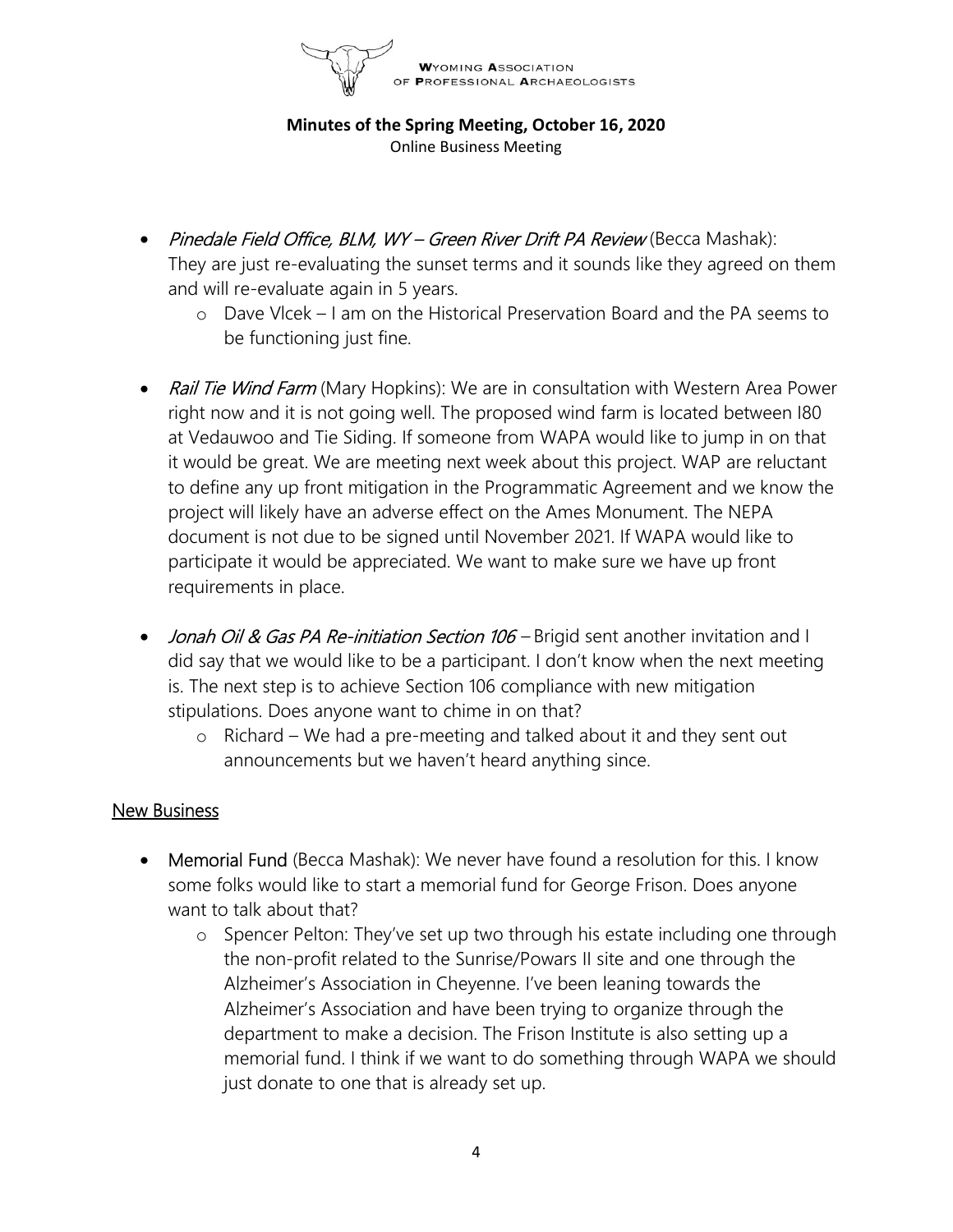

- o Julie I agree with Spencer and think the Alzheimer's one would be best because that was really important to him and it also honors June Frison.
- o Mary Hopkins We had a call with Todd Surovell and he is also doing some research into something like a fund or endowment or some sort of scholarship in Doc's name and hopefully the university is doing something too.
- o Spencer The Frison Institute fund may have been a culmination of that but I will check with Todd.
- o Paul If there was one that in some way gives back and helps different people, like a scholarship, that would be best.
- o Spencer That is what the Frison Institute one will do.
- o Mary I like the idea that we contribute to student research and education in some way.
- o John We can always donate to two separate things as well. And as a reminder, when June passed we did donate to the Alzheimer's Association.
- WAPA Executive Committee Election Results: (Becca Mashak): I will be announcing the results officially on Monday because we had a few last minute votes come in just before the meeting. (Note: Results have been added at the end of the minutes.)
- Contractor/Agency Reports (Becca Mashak): Because we are having this meeting on Zoom it would be better for folks to send their updates to us via email but, does anyone want to bring anything up now? Any COVID19 related updates?
	- o Mary Hopkins (SHPO) We got our 5 contract people back to work last week. If you need something, don't hesitate to call and ask. We all are working remotely, except Richard and Shane. Our state budget woes are not over. We all took a 10% cut in the first round of budget. There will likely be a second round which will include more staff reduction. Our agency has done a good job at preserving people so far but we will have less funds to travel.
	- o Spencer Pelton (OWSA) We have a new curation manager in place. We are all working partly on campus and partly at home.
		- $\blacksquare$  Dave Vlcek Who do we contact when we need something curated?
		- Marcia Peterson You can contact me for now and I will pass things on to our new Collections Manager, Megan Reel. She's still getting up and running.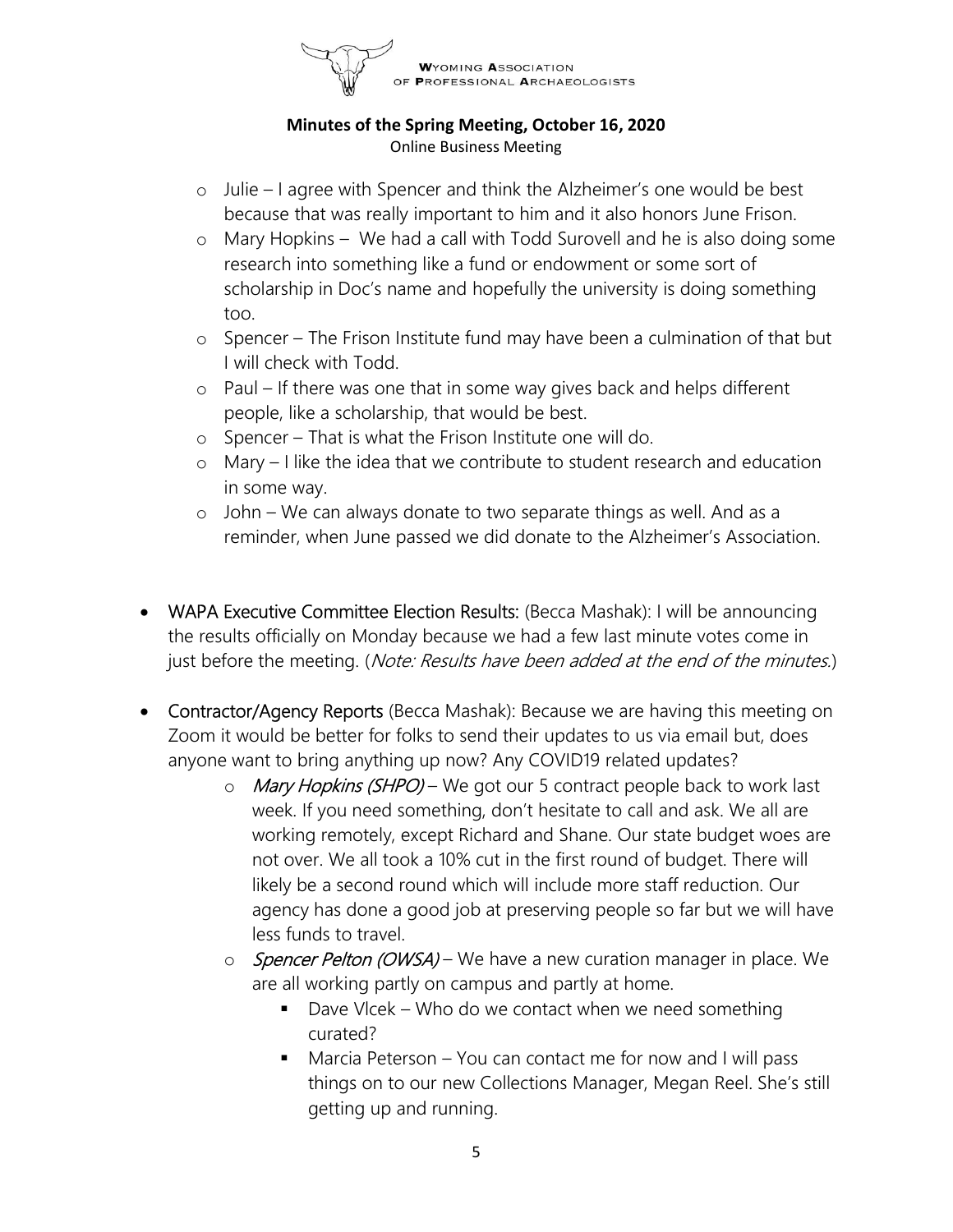

- Archaeology Awareness Posters (Judy Wolf): They have mostly been delivered around the state, except maybe Kemmerer, at this point. If you are missing a poster just contact me and I will try to send one to you.
	- o Dave Vlcek We still don't have any in Pinedale but I will contact our people and double check.

### Announcements/Other Updates

- Paul Burnett Did we get a date back on Danny's sheep net?
	- o Madeline Mackie He sent me the four dates: 1300(2), 1200, 1190. So, maybe the original date was just some old wood?
- Mary Hopkins I am retiring at the end of December. (Congrats!!!)
- Naomi Ollie What was said earlier about the possibility of WAPA hosting Zoom meeting with speakers/presentations?
	- o Mary Hopkins Aaron Brien, a tribal member, has done a lot of research on the Apsaalooke War Shields that are in the Chicago Field Museum and has a great presentation. I would really like to hear his presentation and it would be wonderful if we could do it on Zoom some Friday afternoon. He is interested and we would just need to pick a day and time. Maybe we can even do this sort of thing more often as professional development.
	- o RESOLUTION: On Rachael Shimek's motion (seconded by Julie Francis), WAPA members voted to host Zoom presentation with Aaron Bran. All in favor.
- Mike Bies There are a lot of new people with the various agencies and they seem not to be aware of us (WAPA); is there a chance we can do some outreach to encourage them to join?
	- o Richard We always encourage them to get involved and I don't know if they just aren't interested or just don't have management support but it wouldn't hurt to try to get them involved.
	- o Mike Bies Maybe we can send an intro email from the WAPA Executive Committee.
	- o Richard That's a good idea.
- Paul Burnett Jody Clauter is now working for us at SWCA now.
- Dave Vlcek FYI, Kevin Thompson is supposed to be in Pinedale doing some work for BLM and also the Bureau of Reclamation is doing a project out at the Big Sandy Reservoir and Zach indicated that he was going to do some testing at a really great site sometime in October. I will keep you all updated.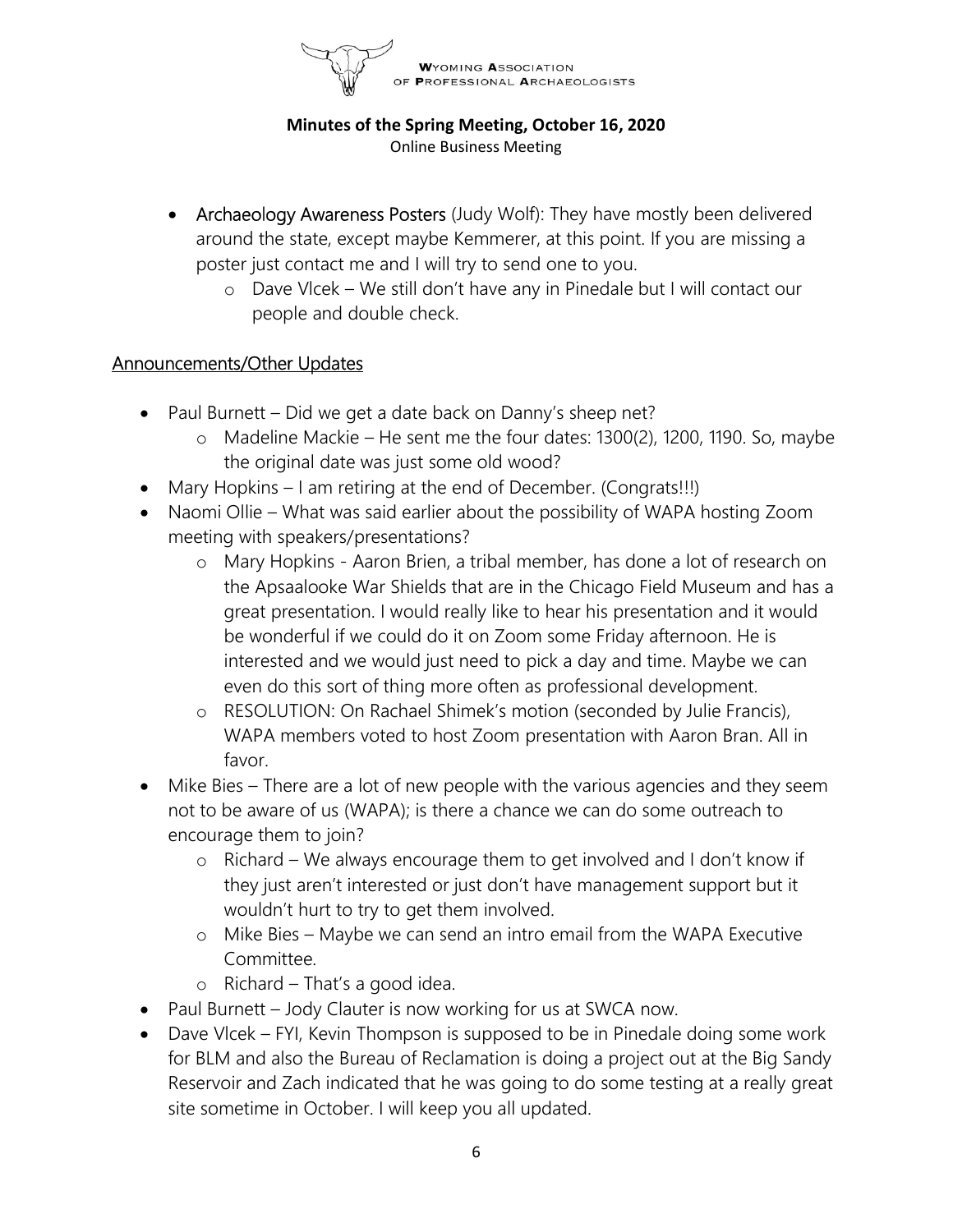

- Mary Hopkins Should Shane go over the WyoTrack updates?
	- o Shane McCreary: Hopefully everyone is getting the WyoTrack updates. We did a revision to the generated PDF site forms. We also put out some new GIS layers. That brings our GIS stuff to 99.9% of all resources in Wyoming that can now be plotted. We've had some discussions with our developer to add some other types of functionality but budget cuts are affecting that a bit so we are mostly focusing on maintenance right now.
		- Mary Hopkins We have been working on a tool to push data from the forest service for fixes. If you have something that needs to be fixed don't hesitate to bring them in.

### Adjournment

RESOLUTION: On Julie Francis's motion (seconded by John Laughlin), the Spring 2020 WAPA Meeting is adjourned at 3:11pm. All in favor.

# Meeting Attendees:

- 1. Shane McCreary
- 2. Marcia Peterson
- 3. Patrick Walker
- 4. Judy Wolf
- 5. John Laughlin
- 6. Steve Sutter
- 7. Spencer Pelton
- 8. Mary Hopkins
- 9. Michael Page
- 10. Becca Mashak
- 11. Naomi Ollie
- 12. Jason Bogstie
- 13. Leanna Flaherty
- 14. Rachael Shimek
- 15. Richard Currit
- 16. Mavis Greer
- 17. Lawrence Todd
- 18. Madeline Mackie
- 19. Amanda Castaneda
- 20. Christine Varah
- 21. Bonnie Lawrence-Smith
- 22. Julie Francis
- 23. Beth Porter
- 24. Carolyn Buff
- 25. Michael Stites
- 26. Paul Burnett
- 27. Scott Phillips
- 28. Mike Bies
- 29. Ken Humphrey
- 30. Dave Vlcek
- 31. Kelly Pool